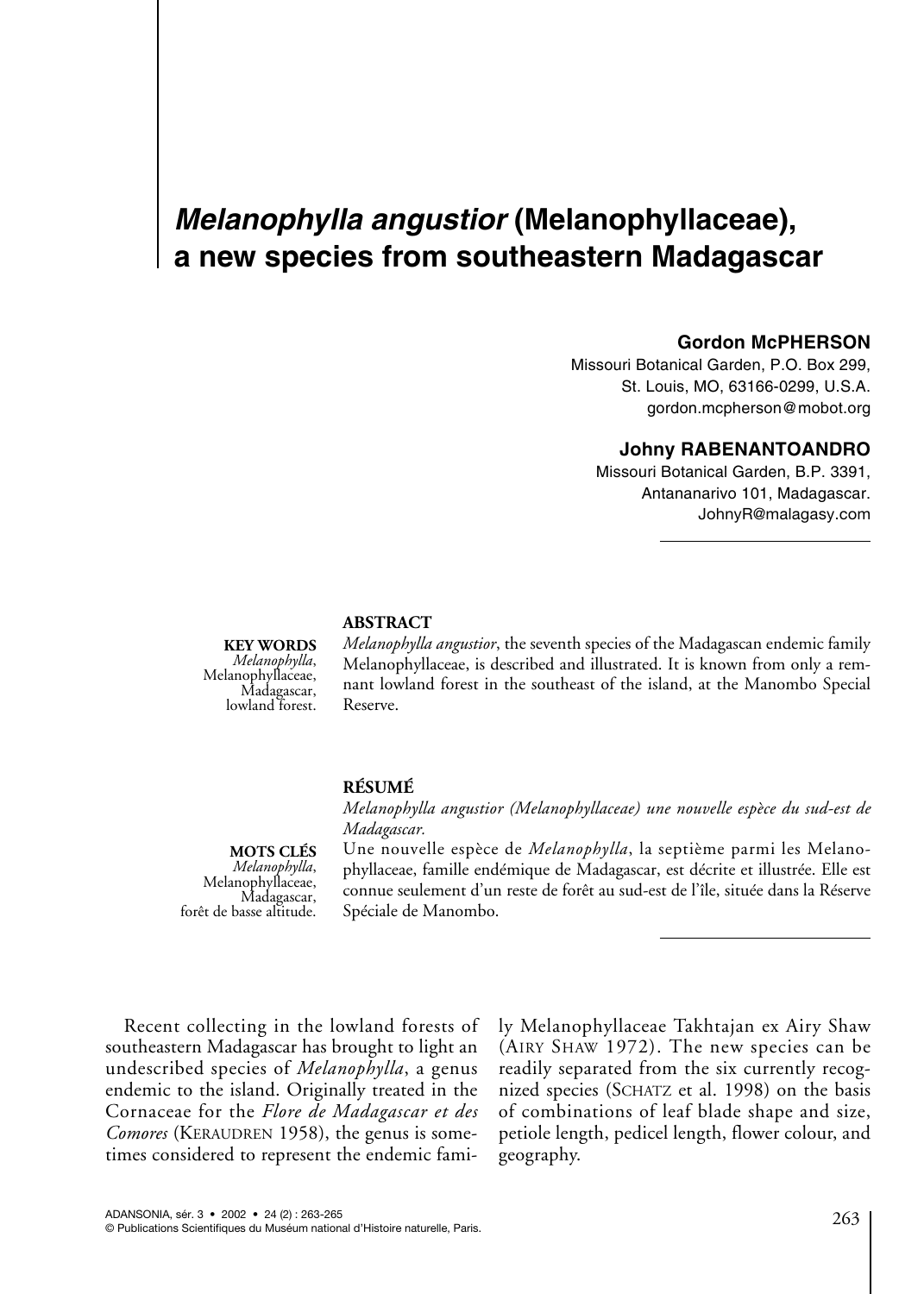## **Melanophylla angustior** McPherson & Rabenantoandro, **sp. nov.**

*A speciebus cognitibus combinatione formae (oblongae, anguste ellipticae vel anguste obovatae) cum amplitudine foliorum (20-30 cm* <sup>×</sup> *5-7.5 cm), longitudine petiolorum (3-4.7 cm), longitudine pedicellorum (0-1 mm), et colore florum (albo) differt.*

TYPUS. — *Rabenantoandro & McPherson 774,* Madagascar, Prov. Fianarantosoa, Réserve Spéciale de Manombo, forêt dense humide de basse altitude sur latérite, 23º01'19"S, 47º43'56"E, 30 m, 14 Nov. 2001 (holo-, MO!; iso-, P!, TEF!).

Tree c. 8 m tall; branches 7-9 mm in diameter just below their leafy portions, light-coloured, glabrous, marked by closely spaced leafscars, each of which half-encircles the stem and displays c. 10 protruding leaf traces. Leaves somewhat clustered near the branch ends, the leafy portion of the stem c. 5-8 cm long. Petioles 3-4.7 cm long, 2-4 mm wide except at the amplexicaul base (5-9 mm wide), the width near the apex c. 2 mm in side view, caniculate, the rims of the channel often thin and wing-like the entire length of the petiole, not suberose at maturity, glabrous except for the margins of the wings, which are often minutely and obscurely pubescent; petiole length/blade length ratio c. 1/5-1/7. Blades oblong, narrowly elliptic, or narrowly obovate; 20-30 cm long, 5-7.5 cm wide (excepting the reduced leaves immediately below the inflorescence); length/width ratio 4/1- 5/1; fibrous on being torn (as are other species in the genus); base rather broadly acute; apex narrowly obtuse or briefly acuminate-obtuse; margin subentire to shallowly dentate, especially distally, somewhat revolute; venation slightly raised adaxially, more prominent abaxially, the midrib pinkish in vivo, the secondary veins 10-12 on each side of the midrib; surfaces glabrous; texture chartaceous to subcoriaceous on drying. Inflorescence terminal, paniculate, c. 9.5-14 cm long, c. 8-10 cm in diameter, of c. 8 major branches, the lower ones in the axils of reduced leaves and c. 6.5-8.5 cm long; axes, bracts, and bracteoles minutely pubescent; each flower subtended by a roughly triangular bract 1.5-2 mm long and two smaller bracteoles that are attached immediately beneath the ovary; pedicels 0-0.5 (-1) mm long (and thus the flowers

sessile or nearly so). Flowers apparently protandrous, the stamens opening quickly and soon falling, the styles remaining and apparently receptive for a longer period. Buds up to 5.5 mm long. Calyx epigynous, c. 1 mm long, 2 mm in diameter, 5-lobed (the lobes c. 0.5 mm long), somewhat pubescent abaxially and more so on the margin. Corolla in bud ellipsoidal, up to 3.5 mm long, 2.5 mm in diameter, the 5 petals slightly imbricate in bud, reflexed at anthesis and 4-5 mm long, 1.5- 2 mm wide, yellowish white, the margins and adaxial surface minutely papillose. Stamens 5, 2.5- 3 mm long, the filaments 1.5-2 mm long, attached basally/abaxially between the lobes of the sagittate anthers, these 2 mm long and laterally dehiscent. Ovary 2-2.5 mm long, 1-1.5 mm in diameter, glabrous or minutely pubescent; styles 3, 2.5- 3.5 mm long at anthesis, the distal half flaring somewhat into the papillose-glandular adaxial stigmatic surfaces. Fruit unknown. — Fig. 1.

The new species is unique within its genus in its combination of narrow leaf blades (5-7.5 cm wide, the length/width ratio 4/1-5/1), relatively short petioles (3-4.7 cm long, the length/blade length ratio c. 1/5-1/7), and sessile or subsessile, yellowish white flowers. In SCHATZ et al. (1998), the new species would key either to the couplet separating *M. madagascariensis* and *M. perrieri* (if the leaves were considered coriaceous), or else to *M. aucubifolia* (if the leaves were considered chartaceous). However, *M. madagascariensis* differs in having wider leaf blades (length/width ratio c. 2/1), thicker and longer petioles (petiole/blade ratio 1/2-1/3), evident pedicels (1-3 mm long), and smaller flowers; *Melanophylla perrieri* differs in having wider leaf blades (length/width ratio c. 3/1), pedicels 1-3 mm long, and pink flowers; *Melanophylla aucubifolia* differs in having wider leaf blades (length/width ratio c. 3/1), relatively longer petioles (petiole/blade ratio c. 1/3), and pedicels 3-5 mm long. Geographically, *Melanophylla angustior* occurs well south of all known populations of the above three species.

CONSERVATION STATUS. — Given that the new species appears to be infrequent in the single, but stable, small forest from which it is known, we consider it Endangered, as it satisfies the IUCN's criterion D for that category (IUCN 2001).